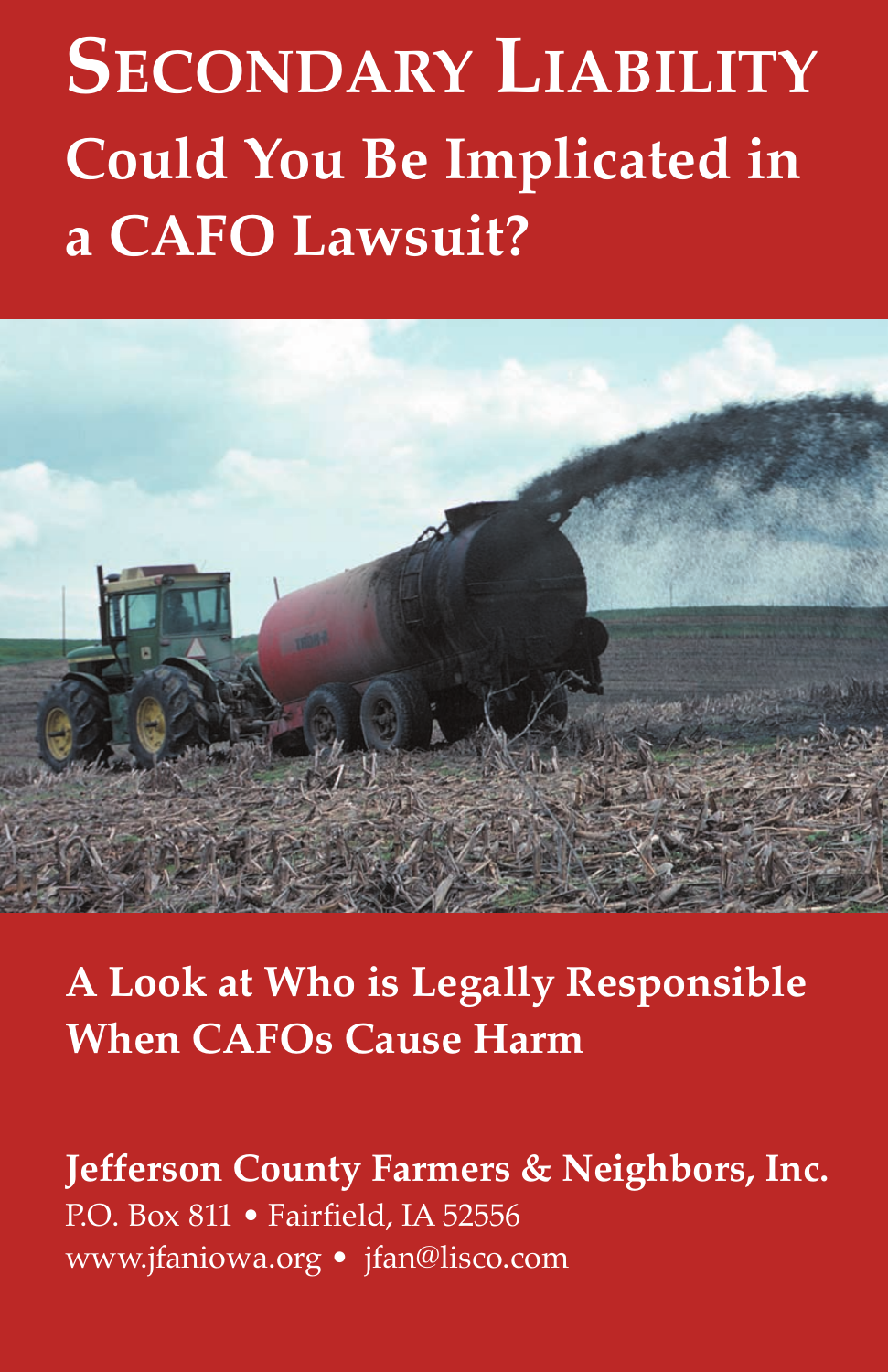# **Table of Contents**

| Jefferson County Farmers and Neighbors Good Neighbor |  |
|------------------------------------------------------|--|

A downloadable version of this booklet may be found on the JFAN website at www.jfaniowa.org.

Cover photo: USDA

© 2008 Jefferson County Farmers & Neighbors, Inc.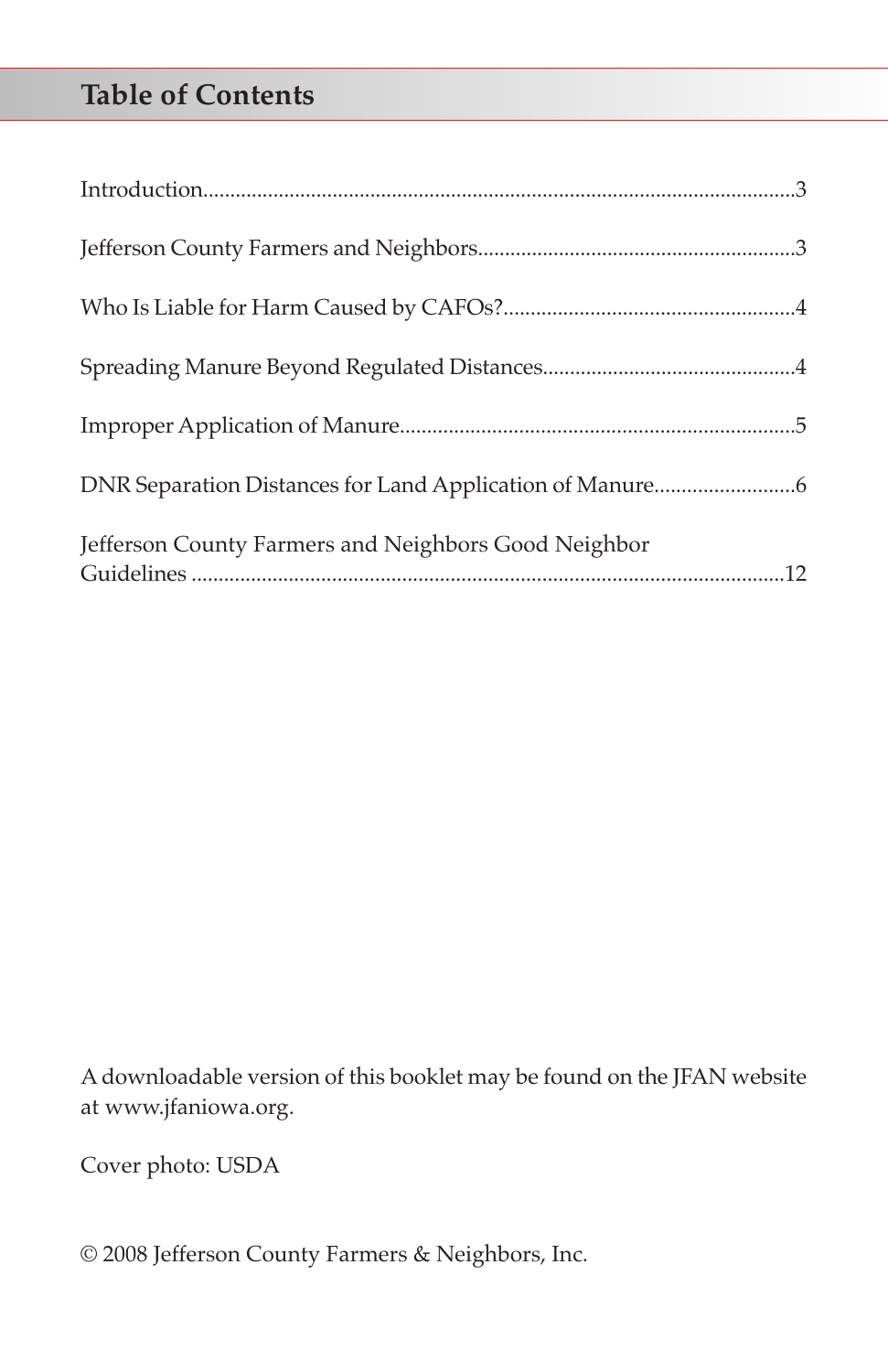## **Introduction**

Confined animal feeding operations (CAFOs) have become a way of life in rural Iowa. Industrial farms, housing up to thousands of hogs, are widely criticized for the damage they do to the environment, health, economy, and quality of life of communities.

Numerous research studies conducted by leading universities over the last 15 years unequivocally demonstrate the harm CAFOs wreak. Neighbors of CAFOs, overwhelmed by the odor and other negative impacts on their lives, are becoming increasingly vocal. As a result, greater numbers of Iowans are fighting the proliferation of CAFOs in their neighborhoods.

Most factory farm owners and operators know they could be subject to lawsuits from residents who want to curtail the impacts of these operations on their lives. Such litigation can be very costly to CAFO owners and operators with court awards or settlements costing hundreds of thousands of dollars.

It is not commonly known that others working with CAFOs in secondary roles may also be subject to similar legal proceedings and potential liability. This booklet focuses on secondary liability, providing information on who is also legally responsible for damages caused by factory farms.

#### **Jefferson County Farmers and Neighbors**

Jefferson County Farmers and Neighbors (JFAN), a nonprofit educational organization comprised of rural and town residents and traditional family farmers created this booklet. Founded in 2003, JFAN works to limit the proliferation of factory farms in Jefferson County and protect its residents' quality of life.

During its short tenure, JFAN has made significant strides in limiting local hog confinements. By developing a comprehensive Good Neighbors Guideline, educating the community, providing legal support, and establishing itself as a presence in Jefferson County, JFAN has helped to relocate or deter several factory farms.

The Brick Gentry Law Firm of Des Moines, Iowa, a general practice law firm with experience in environmental law, wrote the legal section of this book through a grant from JFAN.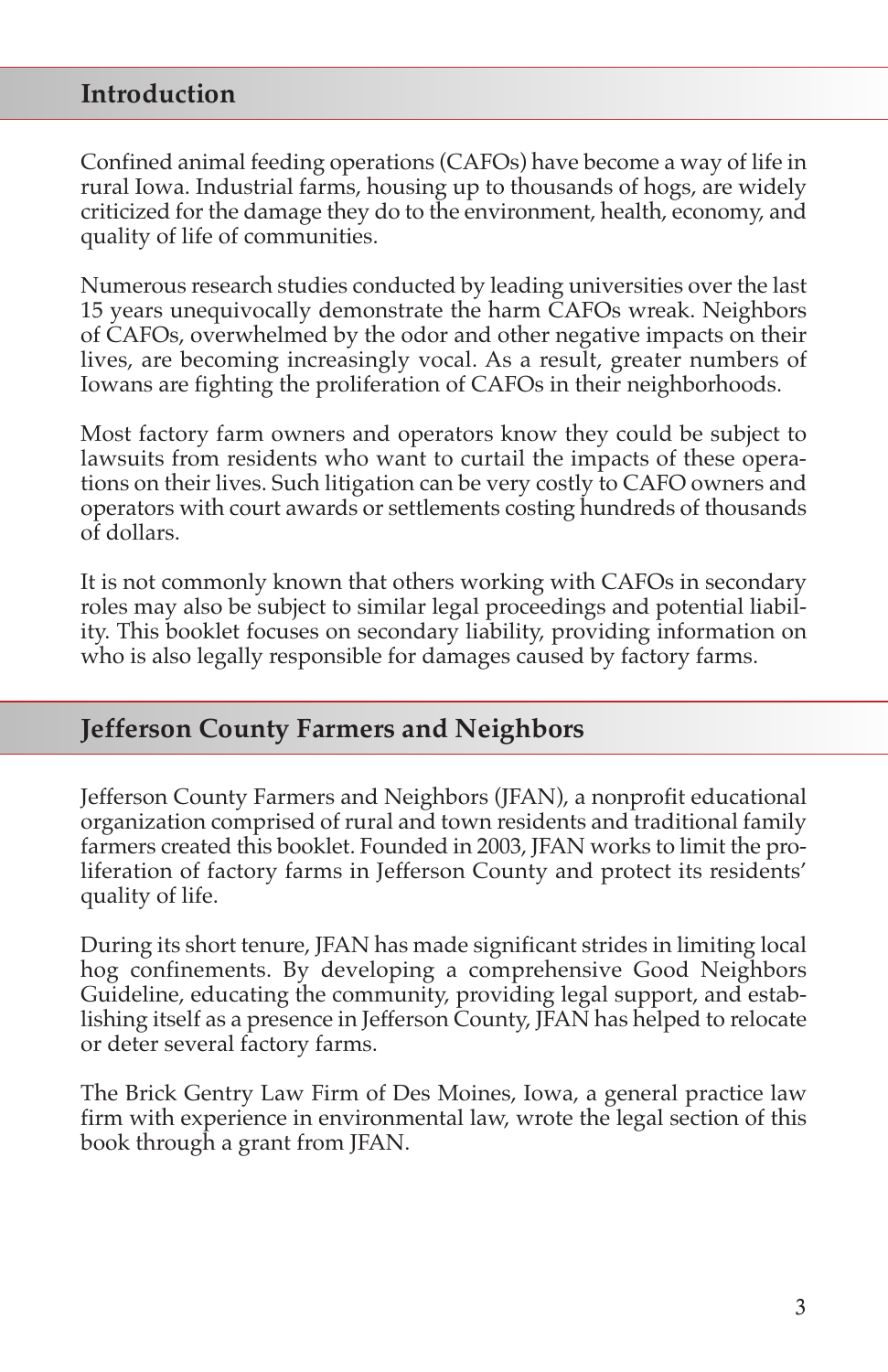## **Who Is Liable for Harm Caused by CAFOs?**

JFAN's booklet, *How to Protect Your Family and Home from Factory Farms*\*, examines the legal responsibilities of CAFO owners and operators. It also provides information on legal rights of neighbors who live near a factory farm.

However, there are others who work with CAFOs indirectly, and they also have a legal responsibility to ensure that damage is not caused to neighboring properties. These individuals are:

- 1. Landowners and operators that allow manure from a CAFO to be spread on their land
- 2.Transporters who deliver CAFO manure for spreading
- 3. Applicators of the CAFO manure.

Any individuals in the above three categories are potentially liable under Iowa law if they violate Iowa Department of Natural Resources regulations in any of the following manners:

## **Spreading Manure Beyond Regulated Distances**

In 1987, Iowa courts addressed the use of CAFO-produced manure. At that time, the Courts held that spreading manure within several hundred

feet of a neighbor's home could be unreasonable and constitute a nuisance. See Valasek *v.* Baer, 401 N.W.2d 33 (Iowa 1987).

A neighbor harmed by applied manure, could sue the CAFO operator, the land- owner of where the manure was applied, and the individual who applied the manure to the land.



Photo: USDA

This neighbor also could be entitled to a court injunction prohibiting this type of manure use and the Court could award the neighbor monetary damages caused by the manure application.

*\* This booklet is available online at http:/jfaniowa.org/JFAN-Booklet.pdf*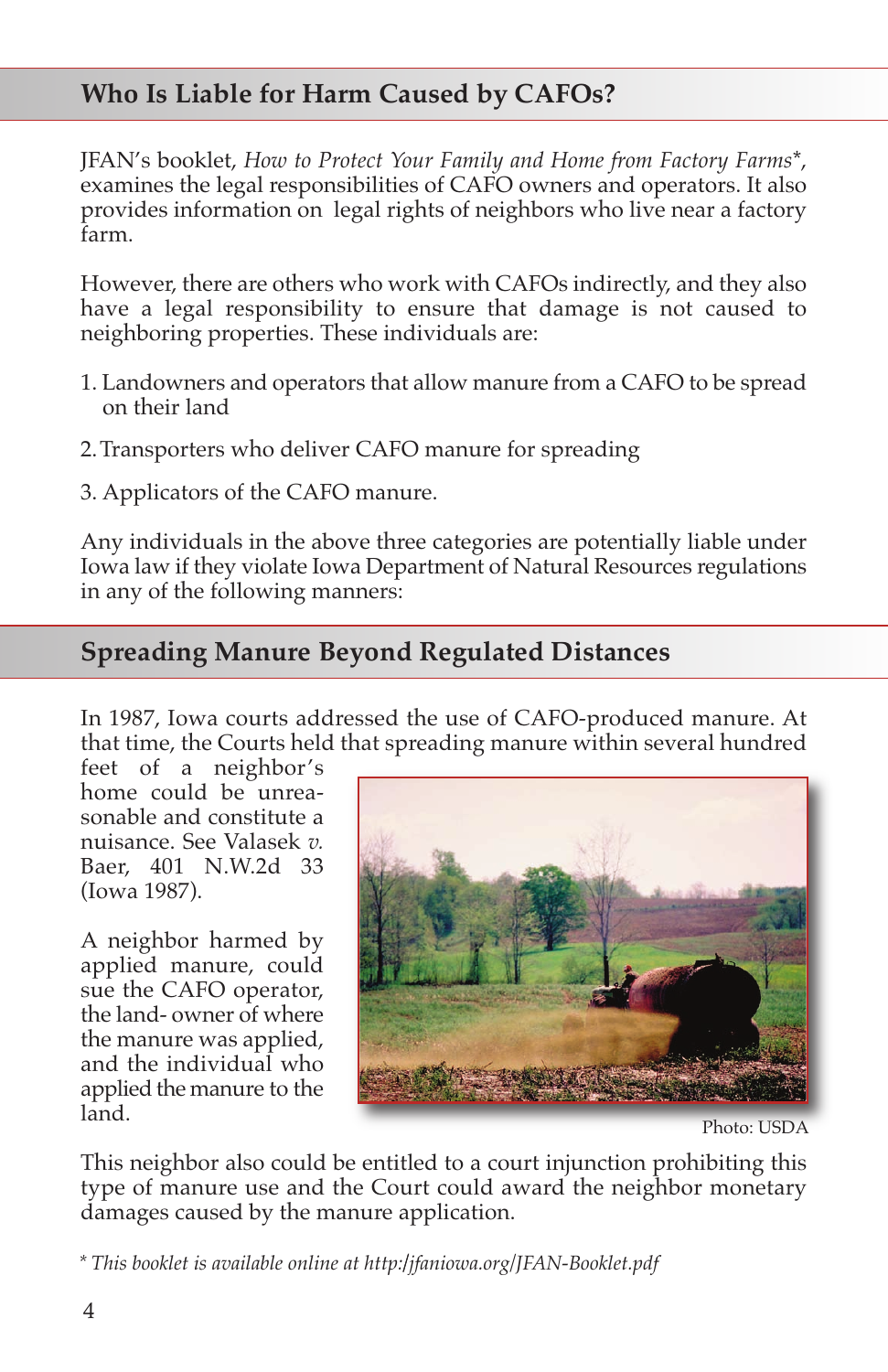Moreover, the neighbor could also hold the manure transporter liable for damages for his part in transporting the manure to the application site. In 1990, the Court ruled that a transporter could be liable for damages caused by an accidental manure spill. See Weber *v.* IMT Insurance Company, 462 N.W.2d 283 (Iowa 1990). If the facility is under contract with any other entities, those entities could also be liable depending on the amount of control they exercise over the CAFO.

# **Improper Application of Manure**

Iowa law requires that all CAFO-produced manure be disposed of in ways that do not pollute the land or groundwater. In an effort to avoid this kind of contamination, Iowa law establishes certain minimum distances for applying manure and for regulating where CAFOs of specific sizes may be sited. See the table on page 7 for specific information on these distances.



Liquid manure may not be applied to farmland within 750 feet of a business, church, school, or residence not owned by the landowner accepting the manure. However, manure may be applied to land within this "protected proximity" if the manure is injected directly into the ground or incorporated into the soil within 24 hours.

CAFO manure may also be applied up to 250 feet of a protected neighbor if the application is by low-pressure spray irrigation meeting certain requirements.

Manure should not be applied to frozen or snow-covered cropland, except where other adequate erosion control practices exist, such as terraces, conservation tillage, cover crops or contour farming. It is illegal to apply manure to land within 200 feet of a body of water unless the manure is injected directly into the soil and adequate erosion control measures, such as a proper buffer strip, are in place.

An individual could be subject to civil liability if violating separation distances when applying manure to the land.

The Iowa Supreme Court also has ruled that spreading manure slurry from a hog confinement operation on farmland approximately one-quarter mile south of an adjoining owner's home can create a nuisance warranting injunctive relief. See Michael *v.* Michael, 461 N.W.2d 334 (Iowa 1990).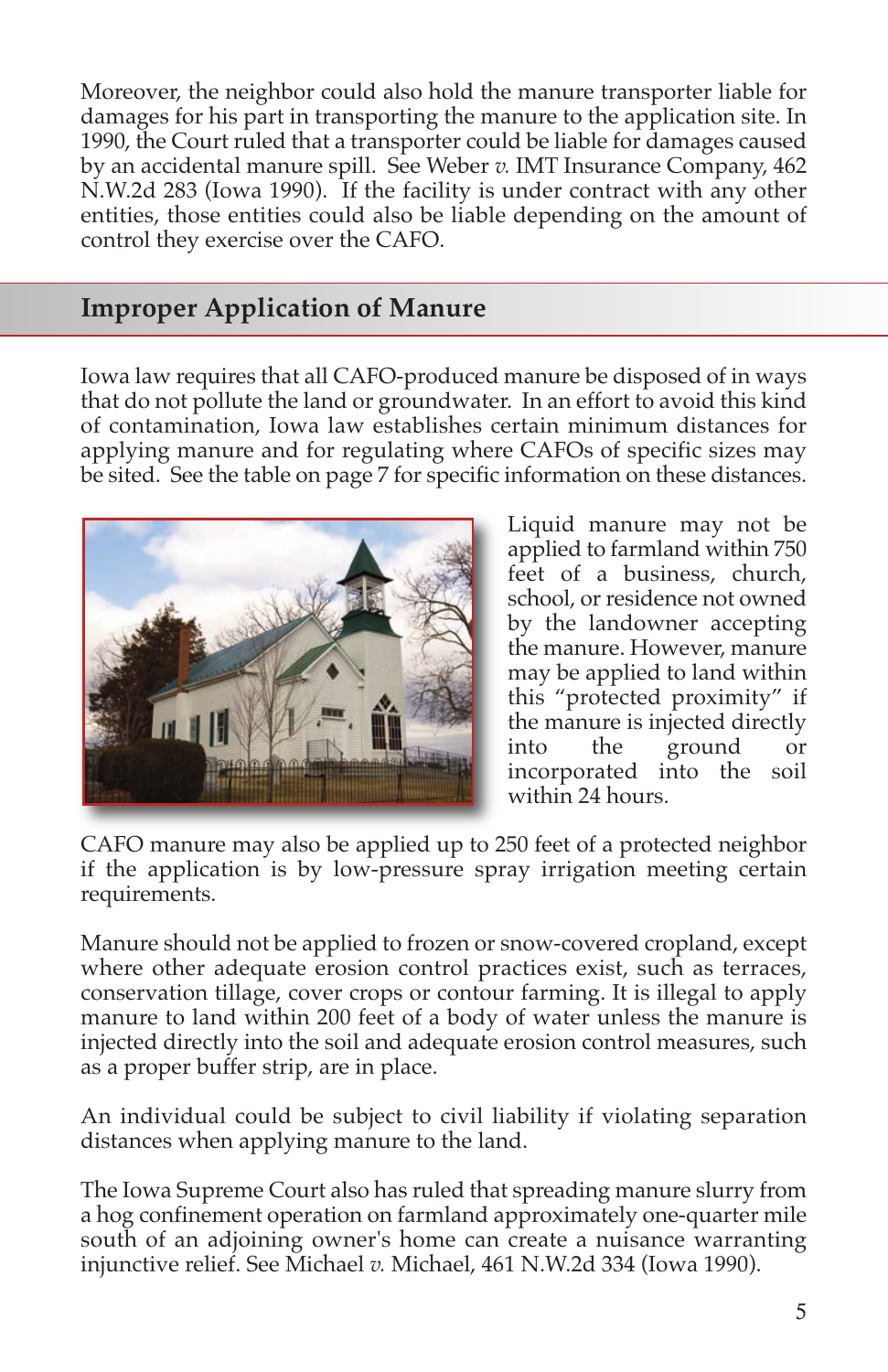In an earlier case the Iowa Court stated "we believe that it is reasonable to require the defendants to incorporate the slurry into the soil on the same date the material is spread. We believe that it is unreasonable to allow a nuisance, such as the spreading of slurry and the resulting odor, to continue for two days when the problem can be cured promptly." Valasek v. Baer, 401 N.W.2d 33 (Iowa 1987).

These two Iowa court cases establish that Iowa courts understand that odor problems are associated with manure application and that they require manure to be applied in an appropriate and competent manner. Failing to do so can result in legal liability for all responsible parties.

#### **Disclaimer**

*This pamphlet is intended to provide helpful information about the law. This information is general, and is not intended to be a substitute for the advice of a lawyer. Small differences in individual circumstances can be very important in resolving legal problems, and the general guidance provided by this feature cannot take such differences into account. Please also realize that the law changes quickly and the timeliness and accuracy of the information contained in this article cannot be guaranteed. If you have a legal problem, do not attempt to solve it based on the information contained in this article seek the advice of a qualified attorney.*

# **Iowa Department of Natural Resources Regulations**

# **Separation Distances for Land Application of Manure from Open Feedlots & Confinement Feeding Operations, including SAFOs**

Iowa law requires that all manure from an animal feeding operation must be land applied in a manner that will not cause surface or groundwater pollution. Chapter 65 of the Iowa Administrative Code (IAC) contains rules that govern land application of manure, including the separation distances summarized in Tables 1, 2 and 3 below. The separation distances are required by law and must be maintained between the protected area and the area where manure is applied. Distances apply to the type of manure and the method of application that is used.

In 2002, changes in Iowa Law added water sources (see definition on page 11) and protected wetlands as designated areas. Other changes required incorporation to occur on the same date as application (see Table 2).

*CAUTION: This document is only a summary of administrative rules contained in 567 IAC chapter 65; it is a guidance document and should not be used as replacement for the administrative rules. While every effort has been made to assure the accuracy of this information, the administrative rules will prevail in the event of a conflict between this document and the administrative rules.*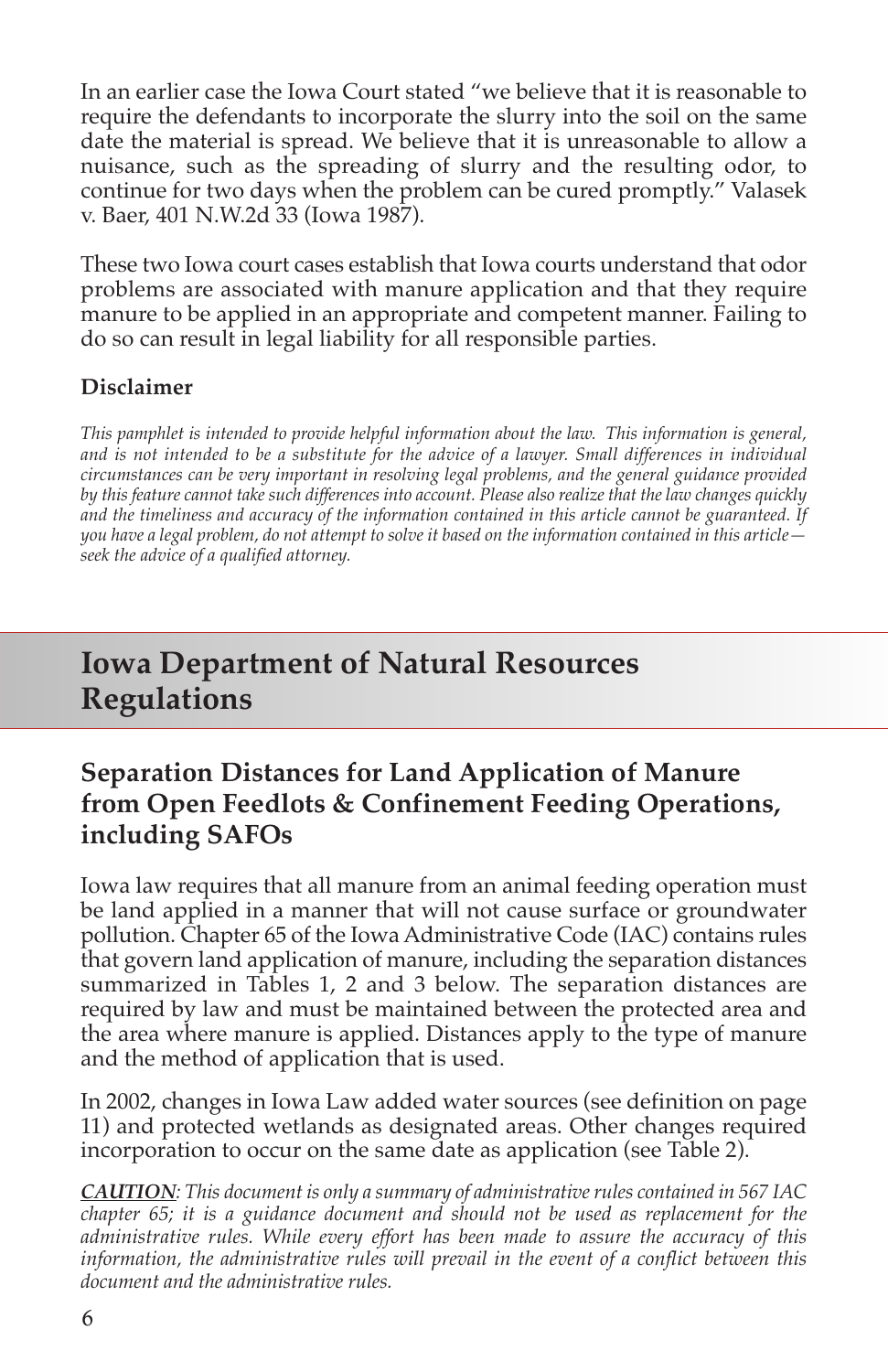**TABLE 1: Required separation distances (in feet) to buildings or public use areas by type of manure and method of manure application.**

|                                                                                                | Dry Manure<br><b>Surface Application</b> |                                                       |  |
|------------------------------------------------------------------------------------------------|------------------------------------------|-------------------------------------------------------|--|
|                                                                                                |                                          |                                                       |  |
| <b>Building or</b><br><b>Public Use Areas</b>                                                  | Incorporated<br>within 24 hours          | Incorporated after<br>24 hours or not<br>incorporated |  |
| $\bullet$ Residence<br>• Business<br>$\bullet$ Church<br>$\bullet$ School<br>• Public use area |                                          |                                                       |  |

|                                                                                        | Liquid Manure (except irrigated) |                                 |                                                       |
|----------------------------------------------------------------------------------------|----------------------------------|---------------------------------|-------------------------------------------------------|
|                                                                                        | <b>Surface Application</b>       |                                 |                                                       |
| <b>Building or</b><br><b>Public Use Areas</b>                                          | <b>Direct</b><br>Injection       | Incorporated<br>within 24 hours | Incorporated<br>after 24 hours or<br>not incorporated |
| • Residence<br>• Business<br>$\bullet$ School<br>$\bullet$ Church<br>• Public use area |                                  |                                 | 750 $\rm{ft}$ <sup>1</sup>                            |

- 1. a) This separation distance applies only to liquid manure from confinement feeding operations. It does not apply to manure from open feed lots or dry manure. The required 750-foot separation distance also does not apply if any of the following exist:
	- 1) manure is injected or incorporated within 24 hours,
	- 2) a written waiver is issued by owner of the building or public use area benefiting from the required separation distance,
	- 3) manure comes from a small animal feeding operation (SAFO), or
	- 4) manure is applied by low pressure spray irrigation equipment (a 250-foot separation distance applies—see Table 3).
	- b) Measure the separation distance from the applied manure to the closest point of buildings; and to the facilities where people congregate (for public use areas).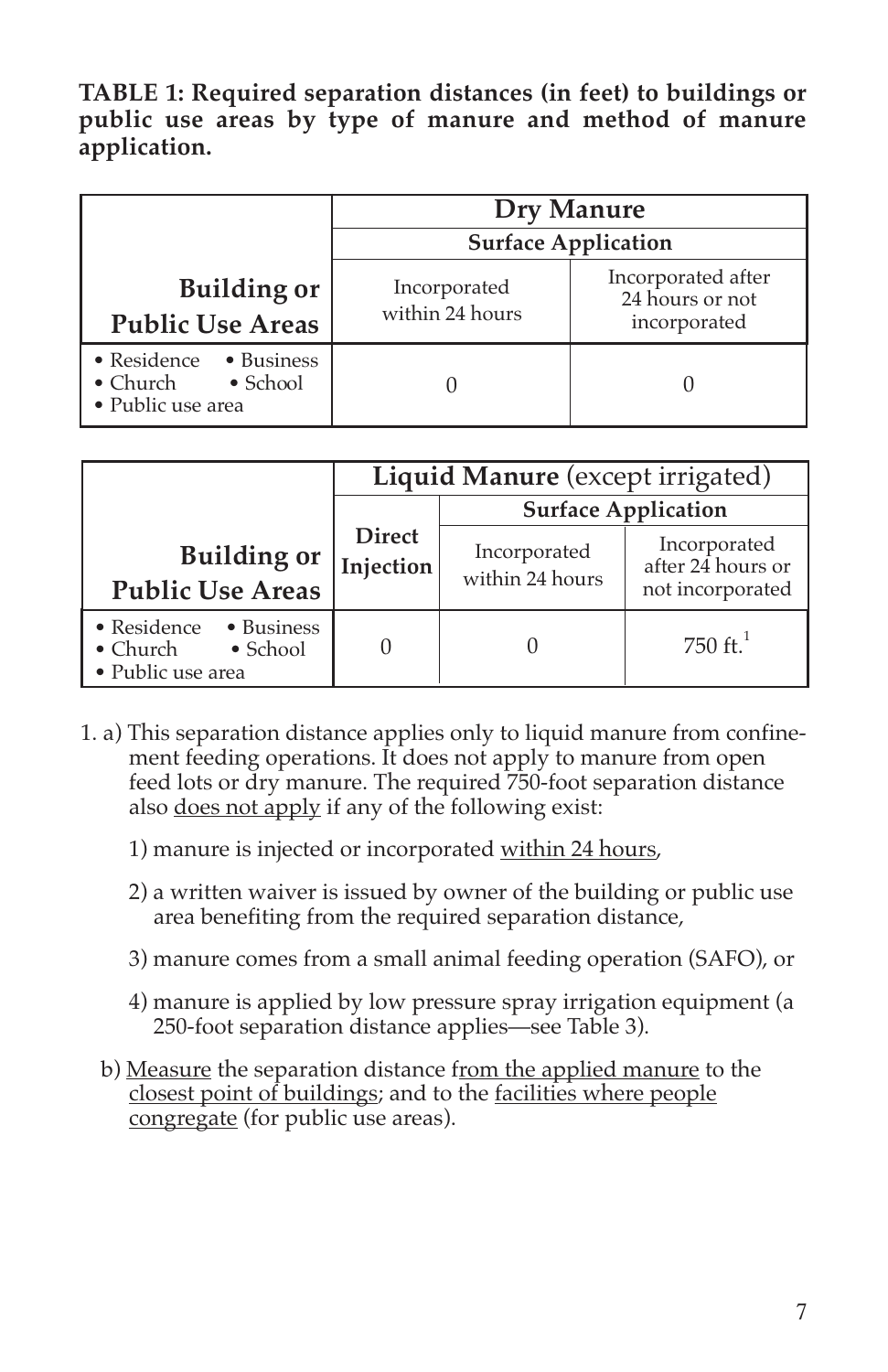**Table 2: Required separation distances (in feet) to designated areas by type of manure and method of manure application.**

|                                                                                                                                        | <b>Dry Manure</b>            |                                                               |  |  |
|----------------------------------------------------------------------------------------------------------------------------------------|------------------------------|---------------------------------------------------------------|--|--|
|                                                                                                                                        | <b>Surface Application</b>   |                                                               |  |  |
| <b>Designated Areas</b>                                                                                                                | Incorporated<br>on same date | Not incorporated                                              |  |  |
| $\bullet$ Sinkhole<br>$\bullet$ Water source<br>$\bullet$ Cistern<br>• Abandoned well<br>• Designated wetland<br>• Drinking water well |                              | $200 \text{ ft}^2$<br>$(50$ ft. with buffer <sup>3</sup> )    |  |  |
| • High quality water<br>resource                                                                                                       |                              | $800 \text{ ft.}^{2,4}$<br>(50 ft. with buffer <sup>3</sup> ) |  |  |
| • Unplugged ag<br>drainage well<br>• Ag drainage well<br>surface inlet                                                                 |                              | $200 \text{ ft.}^5$                                           |  |  |

|                                                                                                                                | Liquid Manure (except irrigated) |                              |                                                                 |
|--------------------------------------------------------------------------------------------------------------------------------|----------------------------------|------------------------------|-----------------------------------------------------------------|
|                                                                                                                                | <b>Direct</b>                    |                              | <b>Surface Application</b>                                      |
| <b>Designated Areas</b>                                                                                                        | Injection                        | Incorporated<br>on same date | Not incorporated                                                |
| $\bullet$ Sinkhole<br>• Water source<br>$\bullet$ Cistern<br>• Abandoned well<br>• Designated wetland<br>• Drinking water well | O                                |                              | $200 \text{ ft}^2$<br>$(50$ ft. with buffer <sup>3</sup> )      |
| • High quality water<br>resource                                                                                               |                                  |                              | $800 \text{ ft.}^{2,4}$<br>$(50$ ft. with buffer <sup>3</sup> ) |
| • Unplugged ag<br>drainage well<br>· Ag drainage well<br>surface inlet                                                         |                                  |                              | $200 \text{ ft.}^5$                                             |

- 2. The separation distance applies to both open feedlots and confinement feeding operations, regardless of size. The 200-foot or 800-foot separation distance does not apply if either of the following exist:
	- a) if manure is injected or incorporated on the same date as the manure was land applied, it can be applied up to the edge of the designated area, or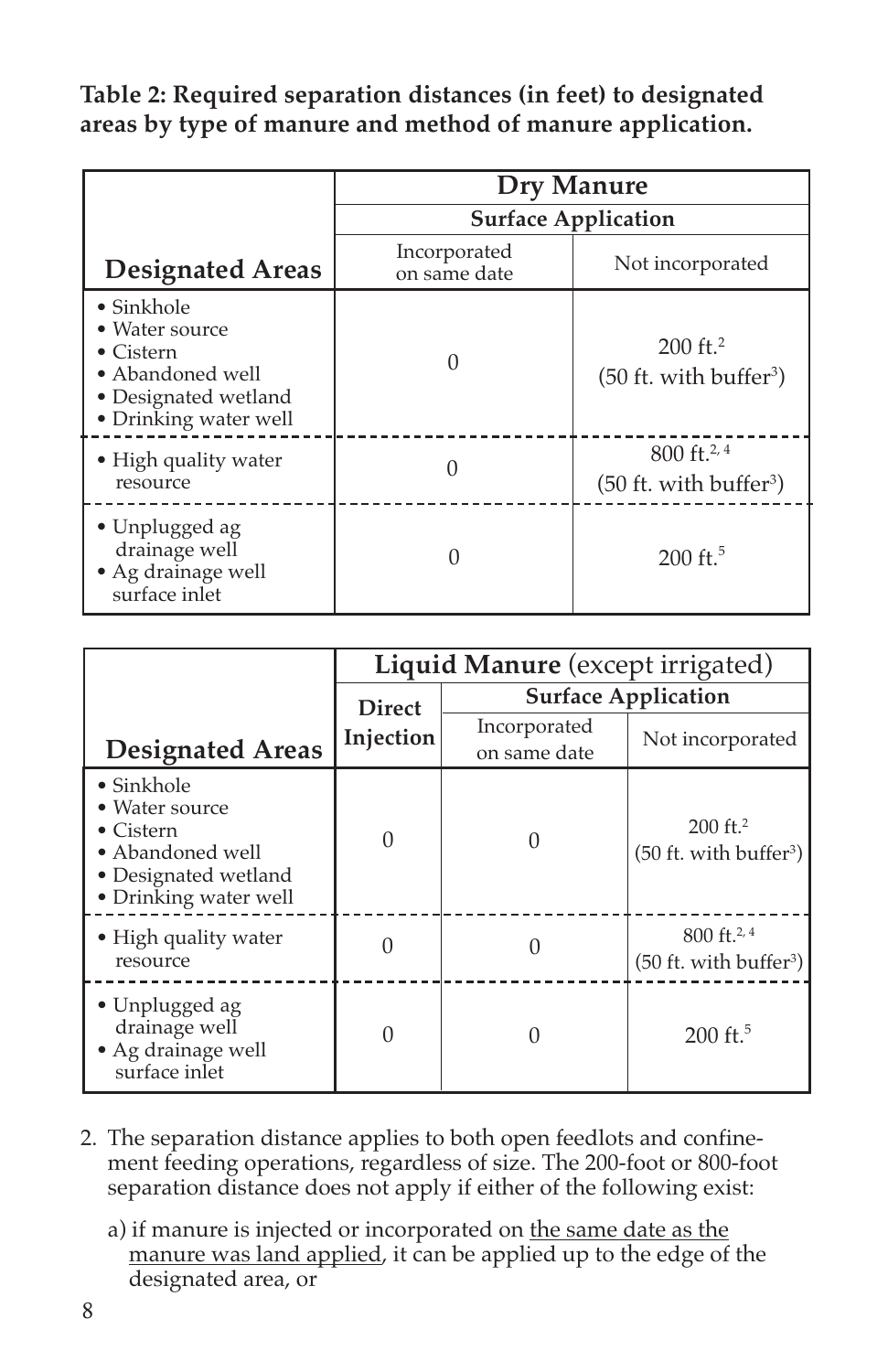- b) if a 50-foot buffer is established around a designated area, manure can be applied up to the edge of the buffer (except a 200-foot separation distance must be maintained around an unplugged ag drainage well or an unplugged ag drainage well surface inlet).
- 3. Do not apply manure in the vegetative buffer.
- 4. Check with the DNR to see if you are adjacent to a high quality water resource, because an 800-foot separation distance will apply.
- 5. Manure shall not be applied within 200 feet of an unplugged ag drainage well or unplugged ag drainage well surface inlet, unless injected or incorporated on the same date.

# **Table 3: Required separation distances (in feet) for land application of** *irrigated liquid manure.*

|                                                                                                                                                            | <b>Irrigated Liquid Manure</b>          |                                                                                                            |
|------------------------------------------------------------------------------------------------------------------------------------------------------------|-----------------------------------------|------------------------------------------------------------------------------------------------------------|
| <b>Protected Areas</b>                                                                                                                                     | Low Pressure<br>$(\leq 25 \text{ psi})$ | <b>High Pressure</b><br>$($ >25 $psi)$                                                                     |
| <b>Property Boundary Line</b>                                                                                                                              | $100 \text{ ft.}^1$                     | $100 \text{ ft.}^1$                                                                                        |
| <b>Buildings or Public Use Areas</b><br>Residence<br>School<br><b>Business</b><br>Public use area<br>Church                                                | $250$ ft. <sup>2</sup>                  | 750 ft. <sup>3</sup>                                                                                       |
| <b>Designated Areas</b><br>$\bullet$ Sinkhole<br>• Abandoned well<br>• Designated wetlands<br>$\bullet$ Cistern<br>• Drinking water well<br>• Water source | $200$ ft.                               | $200$ ft.<br>$(50$ ft. with buffer <sup>4</sup> $\frac{1}{50}$ ft. with buffer <sup>4</sup> $\frac{1}{50}$ |
| • High quality water resource                                                                                                                              | 800 ft. <sup>5</sup>                    | 800 ft. <sup>5</sup>                                                                                       |
| • Unplugged ag drainage well<br>• Ag drainage well surface inlet<br>· Agricultural drainage well area<br>(watershed)                                       | No irrigation<br>allowed <sup>6</sup>   | No irrigation<br>allowed <sup>6</sup>                                                                      |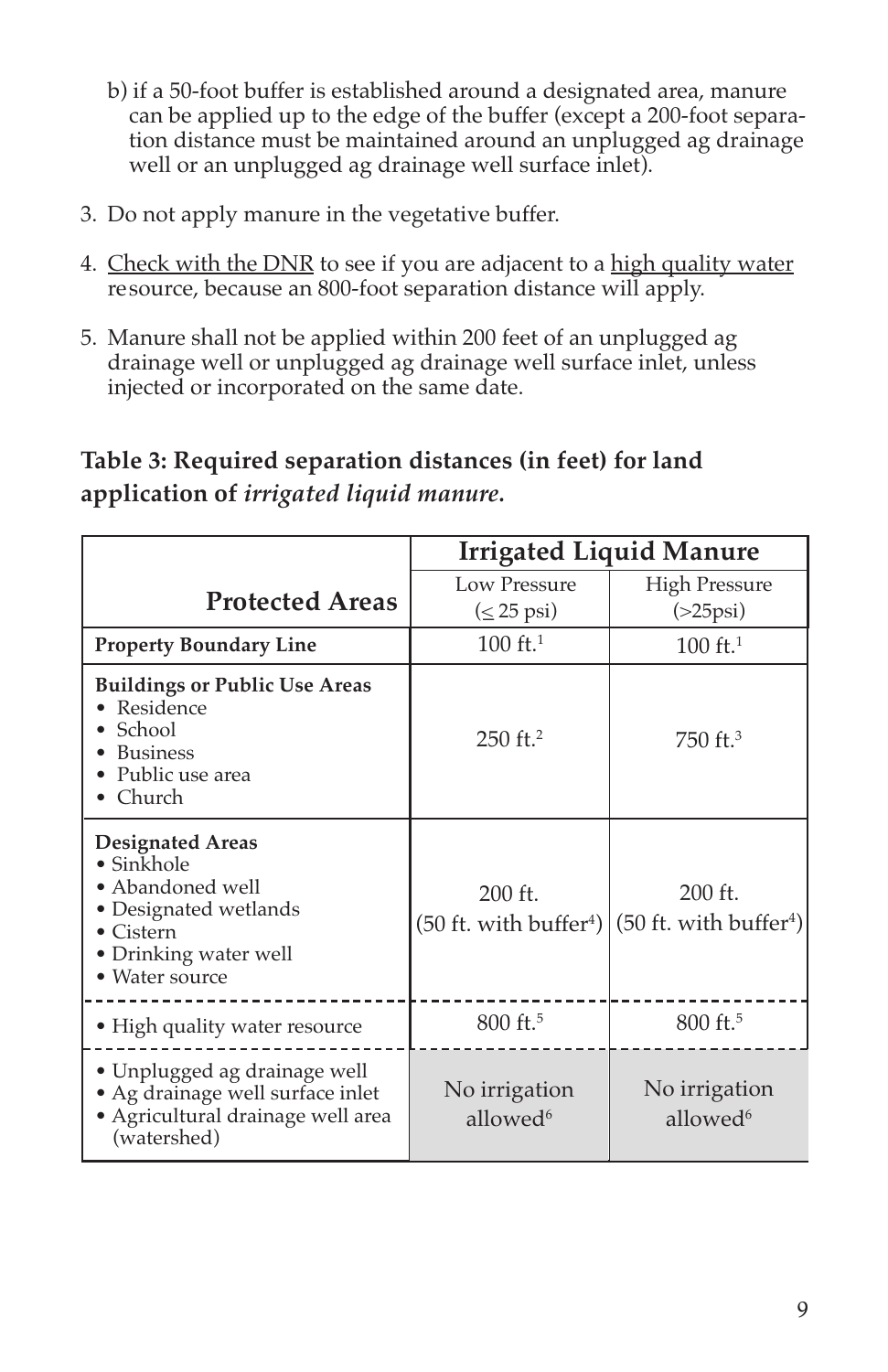- 1. a) Maintain at least 100 feet between the wetted perimeter (per manufacturer's specifications) and the property boundary line where irrigation is being used, and the actual wetted perimeter shall not exceed the property boundary line.
	- b) *If property includes* a road right-of-way (ROW), a railroad ROW or an access easement, use the boundary of the ROW or easement as the property boundary line.
- 2. a) This separation distance applies to liquid manure applied by low pressure spray irrigation equipment as defined below.
	- b) Measure the separation distance from the actual wetted perimeter of the manure to the closest point of buildings; and to the facilities where people congregate (for public use areas).
- 3. a) This separation distance applies to liquid manure from a confinement feeding operation. It does not apply to manure from open feed lots or dry manure. The required 750-foot separation distance does not apply if any of the following exist:
	- 1) manure is incorporated within 24 hours,
	- 2) a written waiver is issued by the owner of the building or public use area benefiting from the required separation distance,
	- 3) manure comes from a small animal feeding operation (SAFO), or
	- 4) manure is applied by low pressure spray irrigation (a 250-foot separation distance applies).
	- b) Measure the separation distance <u>from the actual wetted perimeter of</u> the manure to the closest point of buildings; and to the facilities where people congregate (for public use areas).
- 4. Do not apply manure in the vegetative buffer.
- 5. Check with the DNR if you are adjacent to a high quality water resource, because an 800-foot separation distance will apply.
- 6. No manure can be applied by spray irrigation equipment within an ag drainage well area. An ag drainage well area includes all land where surface or subsurface water drain to the well directly or through a drainage system connected to the well.
- **Recommended separation distance for land application of manure** Recommended, but not required: avoid application within 200 feet of (and draining into) a surface intake for a tile line.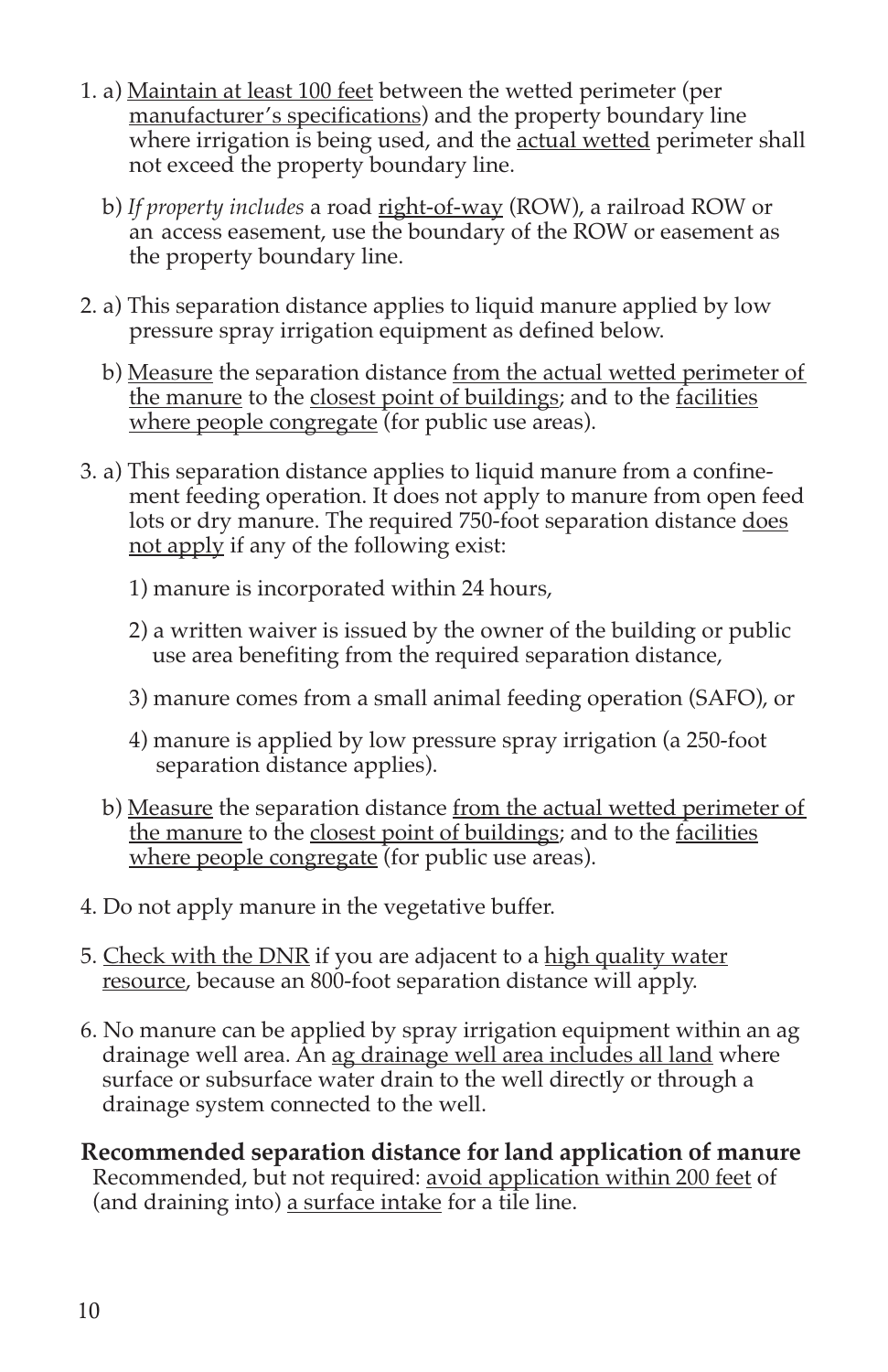# **Definitions**

**Buffer:** consists of an area of permanent vegetation cover, including filter strips and riparian forest buffers, which exists for 50 feet surrounding the designated area other than an unplugged ag drainage well or surface intake to an unplugged ag drainage well. Do not apply manure in the vegetative buffer.

**Designated area**: includes a known sinkhole, or a cistern, abandoned well, unplugged agricultural drainage well, agricultural drainage well surface inlet, drinking water well, designated wetland, or water source. Designated areas do not include terrace tile inlets.

**Designated wetland:** means land owned by the U.S. Government or DNR and designated as a protected wetland by the Department of Interior or the DNR. It does not include land where an ag drainage well has been plugged causing a temporary wetland or land within a drainage or levee district.

**High quality water resource:** means a high quality water or high quality resource water according Chapter 61 of the Iowa Administrative Code or a protected water area system as defined in Iowa Protected Water Areas General Plan (See list of high quality water resources by county.)

**Low pressure spray irrigation equipment:** discharges at a maximum pressure of 25 pounds per square inch (psi) and downward from a maximum height of nine feet.

**Public use area:** government-owned land (local, state or federal) with facilities that attract people for significant amounts of time (i.e. picnic grounds, campgrounds, shelters, lakes, etc.). Public use areas do not include highways, road right-of-ways, parking areas, recreational trails or similar areas that people pass through but do not congregate in. Note: cemeteries are included in public use areas, but may be privately owned or managed.

**Small animal feeding operation (SAFO):** an animal feeding operation that has an animal unit capacity of 500 or fewer animal units.

**Water source:** a lake, river, reservoir, creek, stream, ditch, or other body of water or channel having definite banks and a bed with water flow, except lakes or ponds without outlet to which only one landowner is riparian.

DNR 113: Rev. 1/2003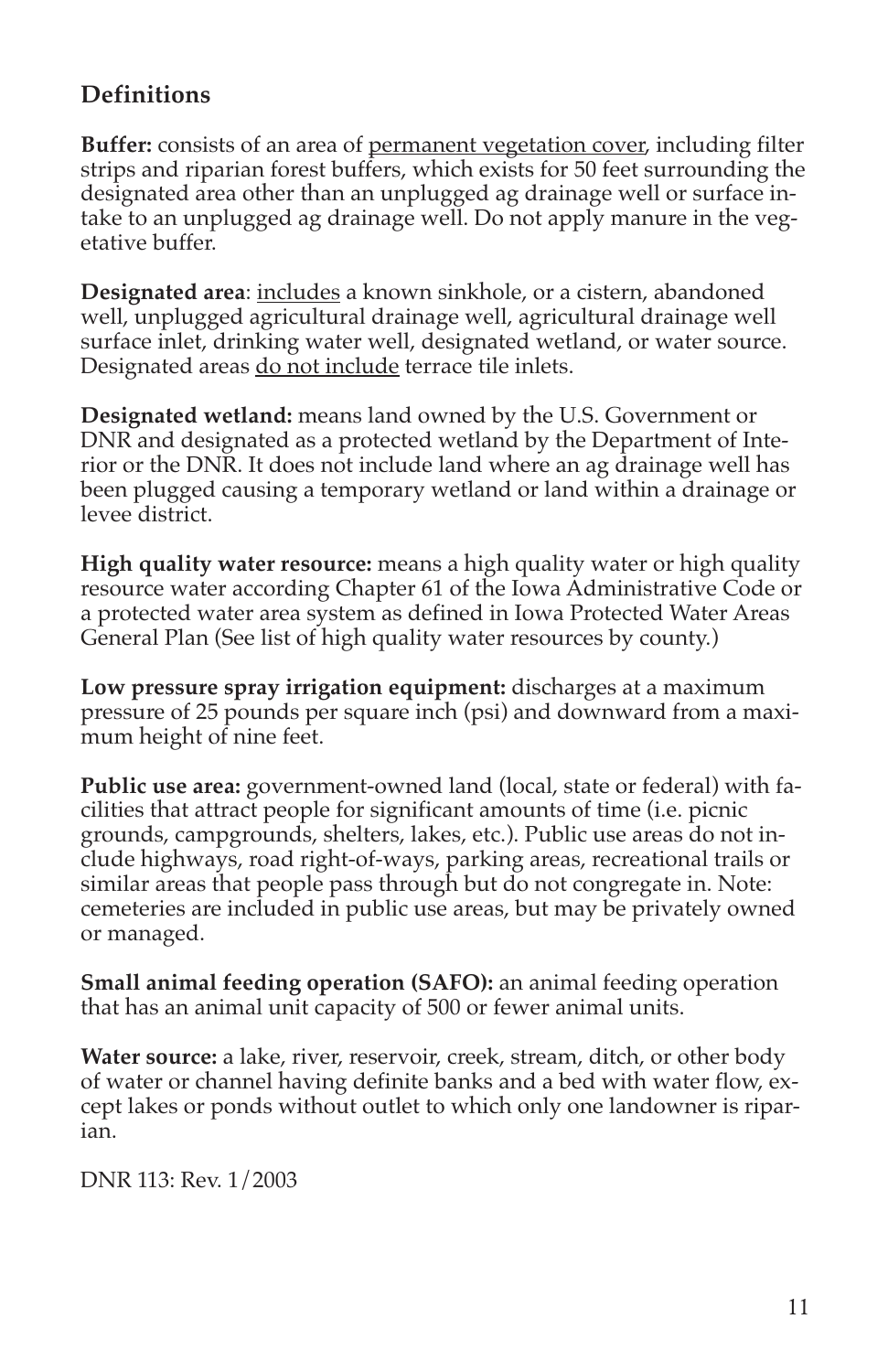# **Jefferson County Farmers & Neighbors Good Neighbor Guidelines**

## **Introduction**

Iowa has a long and strong agricultural tradition, with crop and livestock farming representing an important and integral part of the Iowa economy and its way of life. Unfortunately, the growth of modern, industrialized agriculture can carry with it undesirable side effects that impinge on the quality of life of Iowa residents.

Jefferson County Farmers & Neighbors (JFAN), a community coalition of rural and town residents and traditional family farmers, is continuing to work together with all segments of the County to protect our quality of life. JFAN promotes sound livestock practices that ensure a clean environment, good health, and the preservation of local property values.

Originally requested by local livestock farmers, JFAN created the "Good Neighbor Guidelines" for building acceptable livestock confinements within the County. Although JFAN is a strong supporter of sustainable farming methods and encourages all future operations to embrace these methods, the guidelines were developed to practically address these requests.

The guidelines have already been used to the satisfaction of both farmers and neighbors. It is JFAN's desire that they continue to be adopted by anyone intending to build new confined livestock operations within the County, whether they be SAFOs (small animal feeding operations – less than 500 animal units, i.e., 1250 hogs) or CAFOs (confined animal feeding operations).

These guidelines do not override, but are meant to augment, all Iowa Department of Natural Resources (DNR) rules and regulations. While we believe the Master Matrix that has been adopted by the County falls short of appropriate guidelines, particularly in the way it is scored, we do support the spirit of the Master Matrix and believe its guidelines should apply to all confinement operations, regardless of size.

Finally, the Iowa Pork Producers Association has developed its own "Best Management Practices," which we also strongly support and include, verbatim, in the best management practices section of these guidelines.

JFAN is not a regulatory body and cannot commit for the entire County. Ultimately, Iowa may enact strong local control laws, legislation that JFAN supports. In the interim, it is JFAN's belief that if these guidelines are adopted by the local livestock community, the County will enjoy improved communications between livestock operators and residents, a safer and more enjoyable environment, and in areas where a CAFO/SAFO is acceptable to all, a smoother and less costly path to construction and operation for the landowner.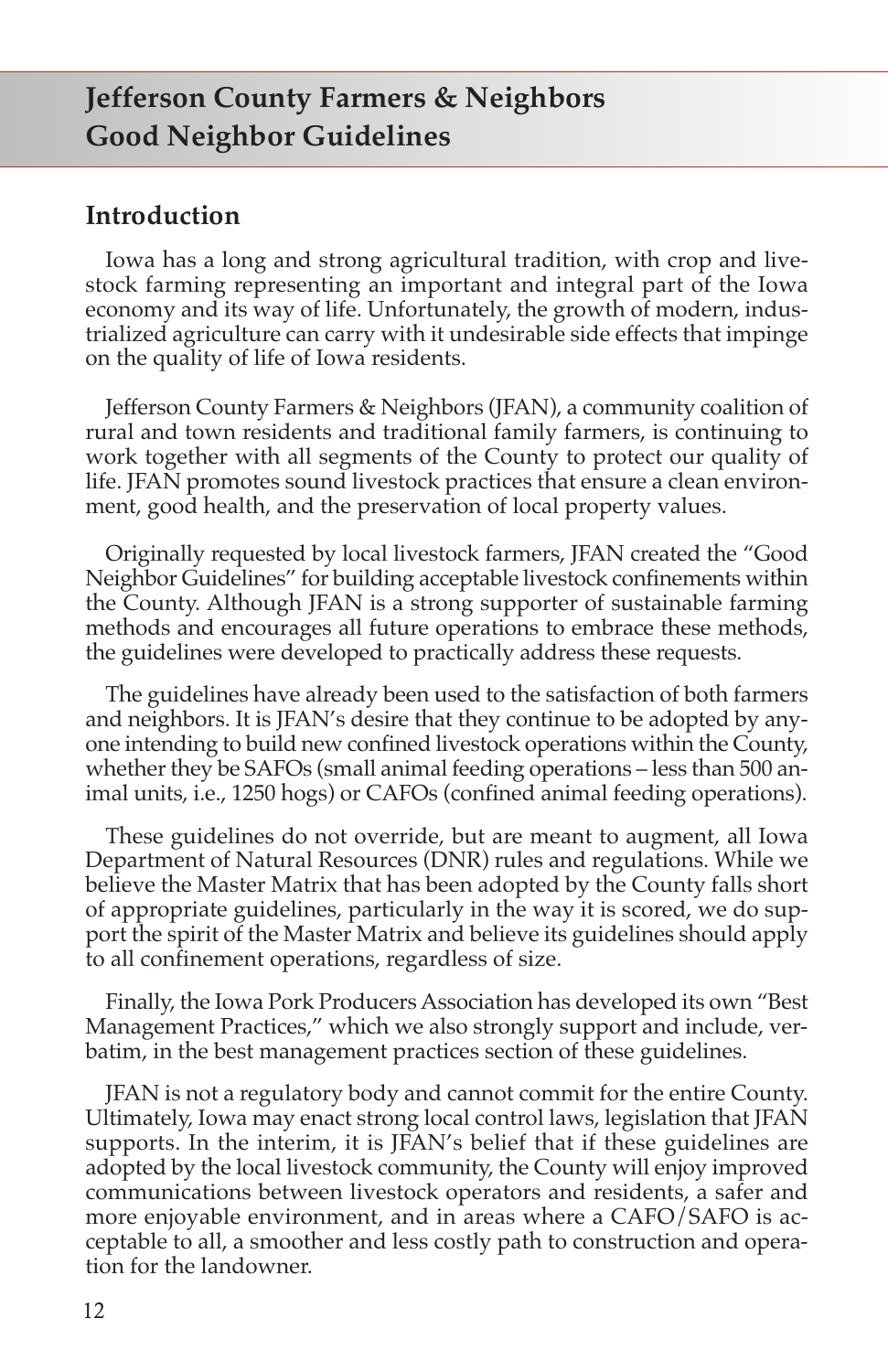#### **Guideline Points**

#### **1. Neighbor Notification and Approval**

a. Obtain approval of neighbors within one mile prior to construction – It is the neighbors closest to a CAFO/SAFO that are most directly impacted and most likely to object to an operation. Prior to construction, establish who the neighbors are within a one mile radius of the confinement, and notify them of site plans and any impact (odor, fan noise, air quality, etc.) the facility may have on surrounding properties. Obtain approval from 100% of these neighbors. (Article 36 of the Master Matrix)

#### **2. Location and Concentration of CAFO/SAFO**

- a. Build in your own backyard Taking into account each of the guidelines listed in this section, the Operator should attempt to build in his or her own backyard first. Manure from the CAFO/SAFO should also be spread in his or her surrounding fields first.
- b. Site in low density areas Siting should be aimed at locations in lowest population density areas of the County, as this will obviously minimize the impact of the operation on County residents.
- c. Limit the size of the operation Operator should seek to limit the operation in a given area to a maximum of 1,200 hogs. One of JFAN's goals is that Jefferson County remains free of the large-scale hog confinements that have greatly impacted the quality of life for rural Iowans in neighboring counties.
- d. Ensure reasonable levels of hog concentration in an area. In general, operators should limit CAFO/SAFO construction so as to ensure that the concentration of hogs does not exceed 1,200 head per square mile. Rural neighbors are much more likely to accept a CAFO/SAFO if they have confidence that more will not follow later. There is obviously a significant difference between one 1,200 head facility in a given area and ten such facilities.
- e. Setbacks from towns and institutions:
	- i.) Towns Limit construction sites to areas at least three miles beyond the boundaries of any incorporated towns.
	- ii.) Public institutions Limit construction to no closer than two miles from any public use buildings or areas (e.g. recreational facilities, hospitals, schools, churches, etc.) and any concentrated residential or commercial areas that lie outside an incorporated town.
- f. Setbacks from water:
	- i.) Maintain a minimum setback of 1,250 feet from any drainage way, water source, creek, stream, river, lake, well (abandoned or in use), reservoir, or other body of water (with the exception of ponds located on the operator's own property).
- g. Do not locate site on highly eroded land or land that has the potential for high erosion.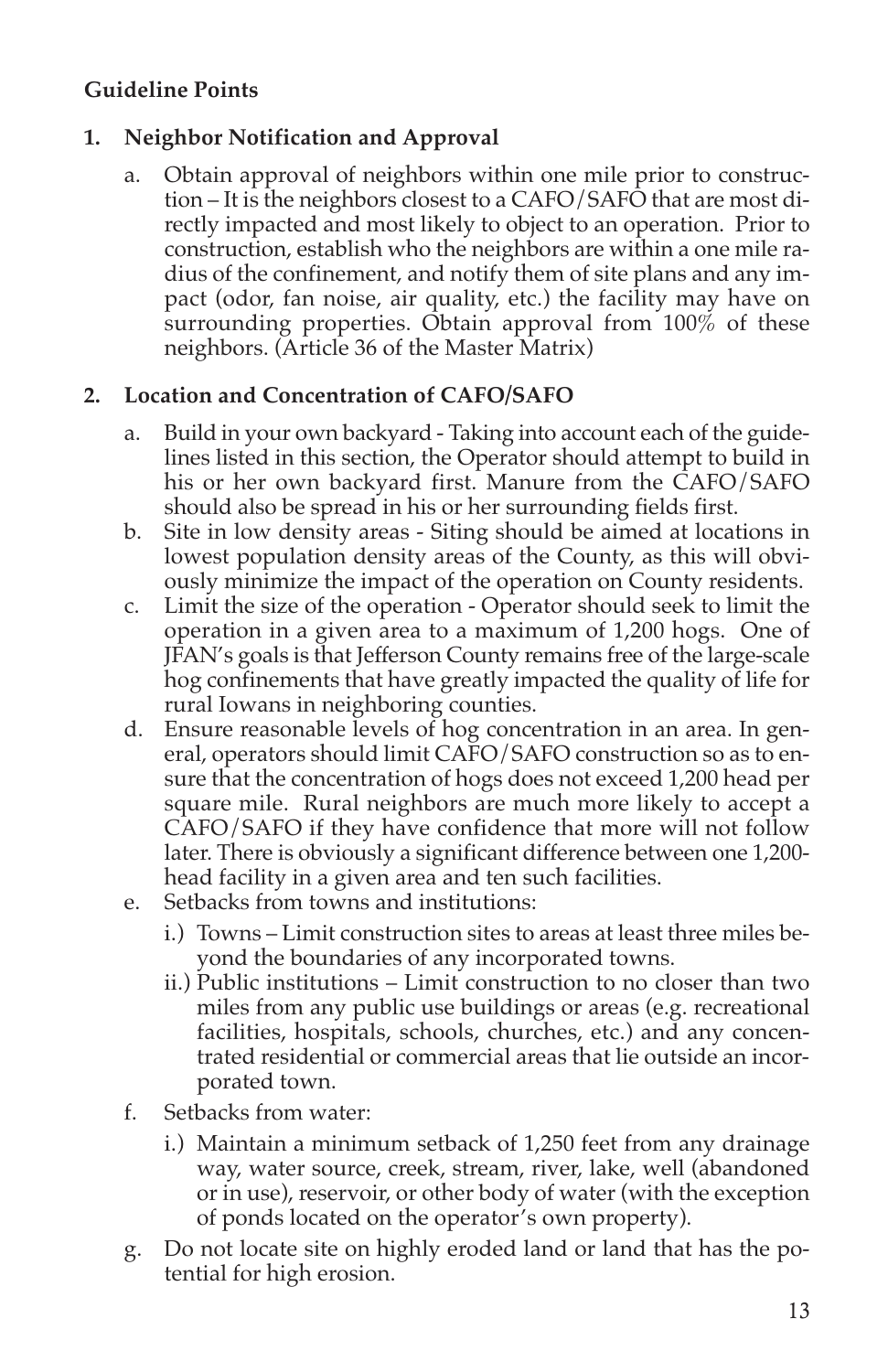#### **3. Handling of Manure and its Application**

- a. Applicators should be certified according to DNR specification. This should apply for any size operation.
- b. To minimize odor and potential runoff problems, "knife in" all applications. Operators should avoid the use of sprinklers in any applications.
- c. Manure application setbacks:
	- i. Residential setbacks Obtain approval of neighbor/resident regarding applications that are less than 1,250 feet from a residence.
	- ii. Waterway setbacks In addition to DNR guidelines, Operator shall use due care and best practices such that any runoff will not negatively impact waterways.
- d. Notify neighbors at least three weeks prior to application. This will allow for neighbors to plan their outdoor activities accordingly (picnics, barbeques, etc.).
- e. Manure Spills Clean up spills immediately on your property and others, especially public right of ways.

#### **4. Best Management Practices - as written and published by Eldon McAfee, Iowa Pork Producers Association legal counsel, in the** *Iowa Pork Association* **magazine**

- a. Make every attempt to get to know neighbors. Realistically assess the situation with neighbors before building or expanding an operation.
- b. Listen to and sincerely respond to neighbor concerns even if they seem unfounded or beyond the producer's control at the time. Consider all reasonable suggestions to address the concerns.
- c. Meet with concerned neighbors to explain your operation. Participate in mediation if requested by neighbors. Never give up trying to resolve the situation.
- d. Be aware of and comply with or better yet exceed all legal requirements for the operation. Design and construct the operation to minimize its impact on neighbors. This includes locating as far from neighbors and public areas as possible, designing sites that are not visible to neighbors, and utilizing the latest design technology to minimize odor (e.g., tree shelter belts and biofilters). Work with advisors, such as a manure management specialist, attorney, or entomologist, to design and site your operation to minimize impact on neighbors.
- e. Stay current on new technologies and management practices to minimize odor, flies, etc. Attend meetings and seminars on these topics.
- f. Use best management practices, including keeping facilities as clean as possible, making sure manure storage structures are being operated according to current industry standards, and using products that reduce odor and flies in buildings and manure storage.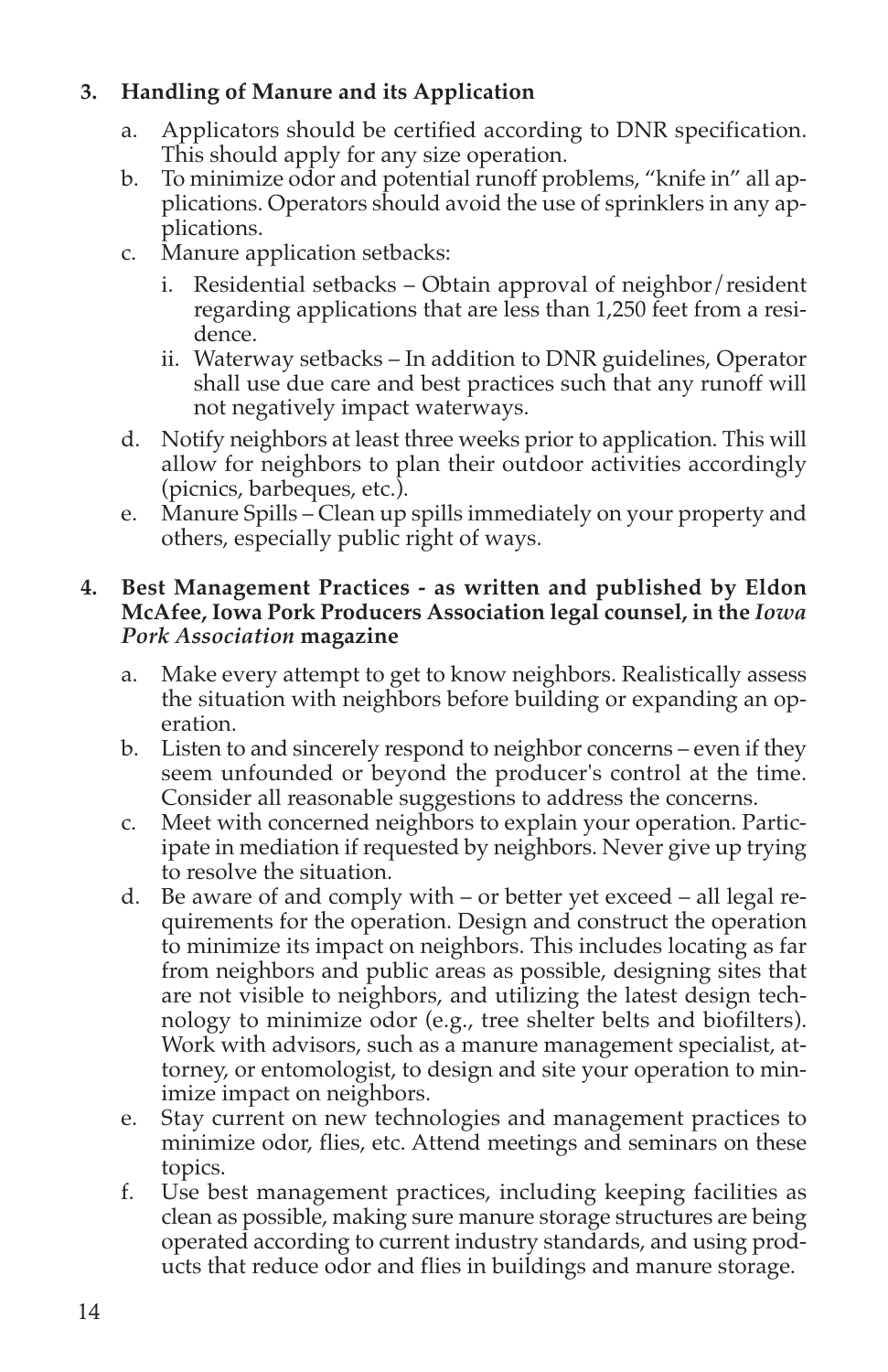- g. Direct inject or incorporate manure within a short period of time following application. If manure must be applied and soil conditions will not allow injection or incorporation, contact neighbors beforehand and let them know your dilemma and why you can't inject or incorporate this time.
- h. Avoid applying manure near neighbors, if possible. Notify neighbors prior to applying manure, and offer to postpone application if neighbors have special activities planned.
- i. Apply manure when wind, temperature, and other weather conditions are less likely to cause odor to reach neighbors.
- j. Apply manure as few times as possible throughout the year. This is a major advantage for newer confinement operations that have enough storage capacity to allow manure to be applied once each year.
- k. Avoid manure on roads, and as much as possible, avoid leaving mud, etc. on roads. If neighbors live on gravel roads, offer to pay for application of products to keep dust down.
- l. If more land is needed for manure application, consider offering the manure to neighboring farmers.
- m. Although many producers are not interested in owning residential property, consider purchasing acreages that are for sale near your operation. The residence can either be rented out or re-sold with a deed restriction establishing a nuisance easement or covenant.
- n. Require all manure applicators, input suppliers, livestock haulers, etc. to follow good neighbor practices. Most are more than willing to pay careful attention to their activities if they know of your neighbor's individual concerns. Inform employees about good neighbor practices and make sure they follow them.